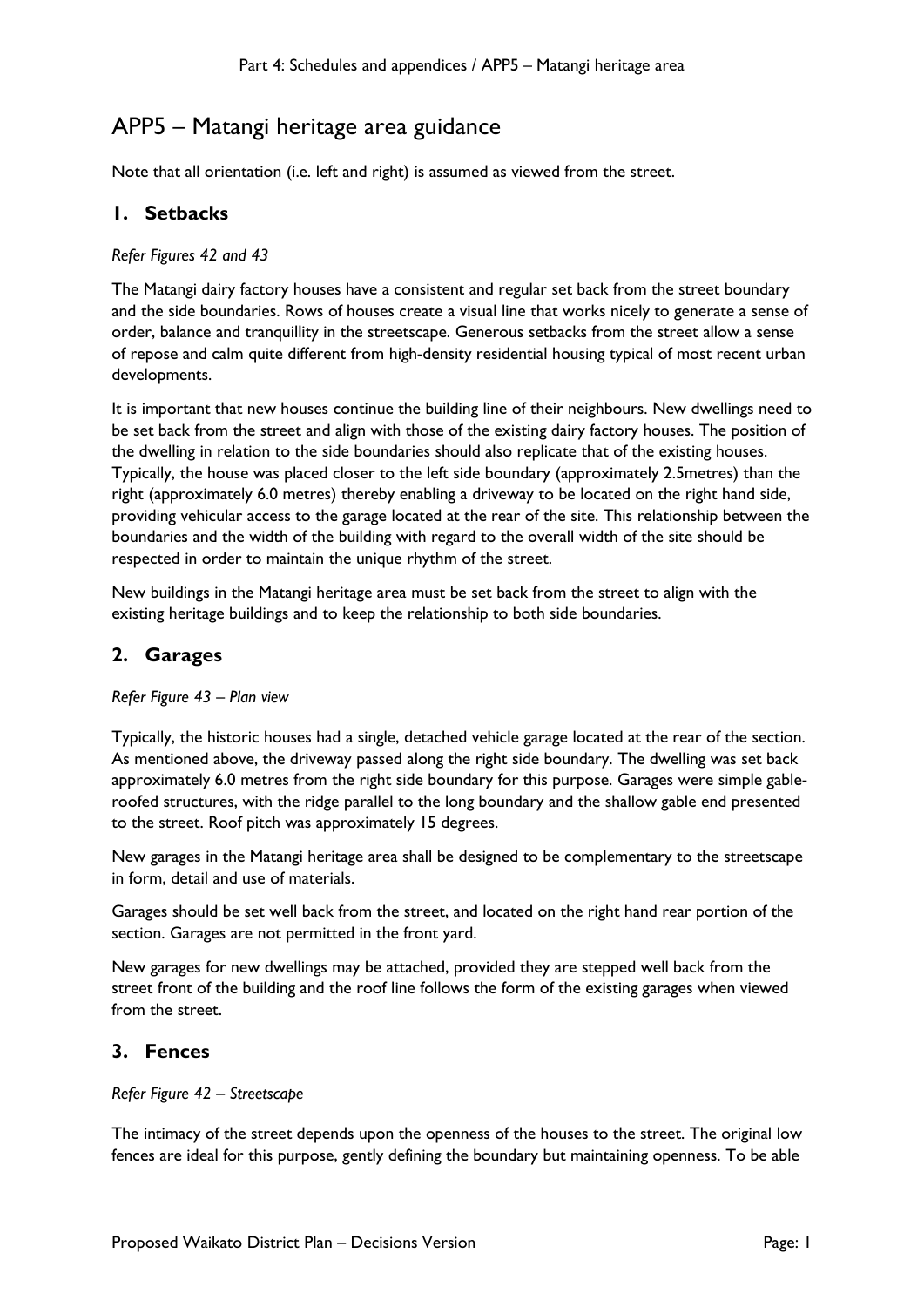to look into and enjoy gardens along the street has long been the character of the settlement. High fences are inappropriate as they break this pattern, therefore low fences are encouraged.

### **4. Height**

Fencing materials should be sympathetic to the house design and fences should be no more than 1.2 metres above ground level.

#### *Refer Figures 42 and 44*

The dairy factory houses are all single storey, creating a uniform scale in relation to the street.

New dwellings within the Matangi heritage area shall be single storey, although lofts within the roof spaces may be allowed where they do not penetrate the roof envelope when viewed from the street.

### **5. Roof forms**

#### *Refer Figure 44*

Roofs are generally of moderate pitch (approximately 15 degrees) with gable ends. The main ridge runs parallel to the road boundary, while a smaller gable ended bay projects towards the street. Eaves and verge overhangs are typically 600 millimetres. Eaves soffits are sloping, match-lined and carried on exposed rafters. Verge soffits are similarly match lined and carried on projected under purlins with chamfered ends extending slightly beyond the face of the bargeboards. The low points on the verge are supported by simple timber brackets. These brackets are replicated in the window hood to the street facing gable end.

Roof lines shall follow the form of existing houses when viewed from the street.

### **6. Cladding, texture and roofing materials**

#### *Refer Figures 44 and 45*

Exterior wall cladding is concrete and roughcast plaster (stucco). A projecting moulded stringcourse runs around the exterior walls at windowsill height. Beneath this the wall finish is smooth, while above the stringcourse the finish is roughcast. Concrete windowsills are flat-faced with a bevelled upper surface and project beyond the stringcourse. Window and door reveals are deep, with the roughcast stucco returned. The roof cladding was originally broad profile corrugated asbestos cement sheet, which remained unpainted.

Building materials used within the Matangi heritage area may differ from the heritage buildings, however the designer shall select materials that complement and enhance the character of the existing buildings.

Roof cladding on new dwellings and existing heritage buildings may substitute modern long run corrugated profile colour coated steel for the original broader corrugated profile. Long run tray and trough section profiles are designed to accommodate modern shallow pitch roofs and are not acceptable as replacement claddings on heritage buildings.

### **7. Windows**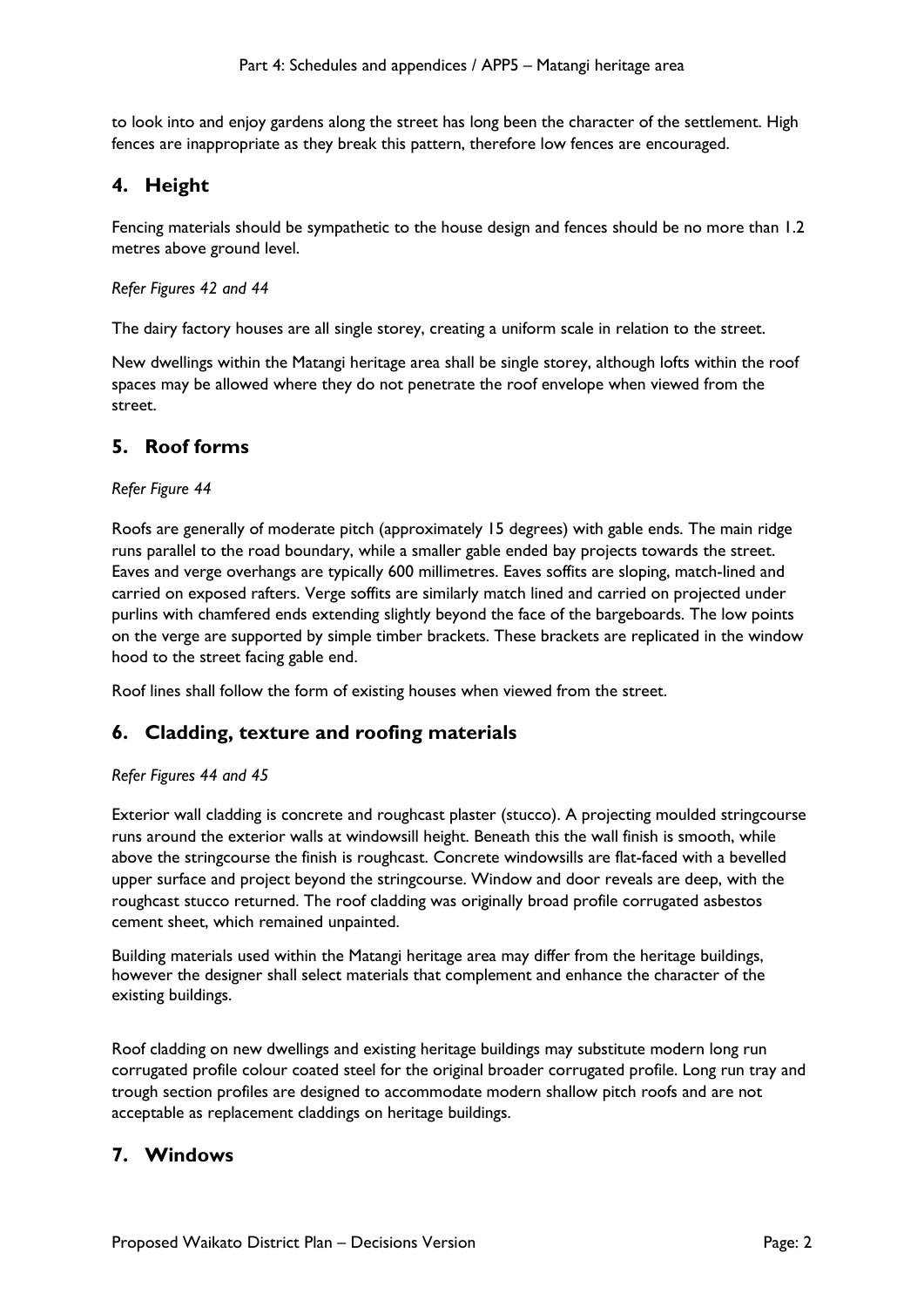#### *Refer Figures 44 and 45*

Attention should be paid to the sizes and proportions of window openings and their placement, or grouping, in relation to neighbouring buildings. The window design, shape and proportion are important elements in the design of the houses, with the stucco returns creating depth to the façade. Windows typically display a strong vertical emphasis – the height being slightly over twice the width (2.1:1). The top third of the window is divided into 2 equal-sized awning hung sashes, each of which is divided into 4 equal panes. The lower two thirds of the window below the transom is divided vertically into 2 casement sashes. The upper portion of both the casement sashes is further divided into 2 small rectangular panes. Glazing bars are delicate.

The window on the bay facing the street is surmounted by a small hood. The hood is pitched at approximately 15 degrees and constructed from a light framework of exposed under purlins and rafters supported on timber brackets. The under purlins have radiused ends, while the rafters have squared ends. The hood is clad in flat painted metal and extends approximately 900 millimetres either side of the window it protects.

Traditional windows are generally of timber construction and replacement joinery should be of the same or similar materials, where same materials are not available, on windows viewed from the street, and the proportions must be in keeping with the heritage area, using details to create similar pane sizes, depth and level of detail.

Where window placement is symmetrical, this should be respected. Windows are usually taller than wide, and either stand alone on a wall surface or are grouped together. This vertical proportion should tie in with typical windows in the surrounding buildings.

Horizontal banding of windows is to be avoided. It is preferred that windows be recessed into the wall, and this depth be created by appropriate choice of materials, or accentuated by surrounding trim or facings. Windows flush with the wall or curtain walling should be avoided.

# **8. Doors**

#### *Refer Figures 44 and 45*

The only door visible from the street is the front door located within the porch space. The door is timber. The upper third is glazed and divided into 3 rows of 3 equal panes of obscure glass. The lower two thirds of the door is divided into 3 vertical panels, each framed with a planted moulding. Situated immediately to the right of the door is a small rectangular window divided into 6 equal panes of obscure glass.

Traditional doors are generally of timber construction, however aluminium joinery may be used on doors viewed from the street, but the proportions must be in keeping with the heritage area, using details to create similar pane sizes, depth and level of detail.

### **9. Front porches**

#### Refer Figure 44 – Elevation

The dairy factory houses have deep porches along the balance of the street elevation, and are accessed up a short flight of 3 concrete steps. The porches have a wall up to stringcourse height, and roughcast pillars framing a single large rectangular opening to the street front and a smaller rectangular opening to the side. The porches provide ample cover to the front door, as well as an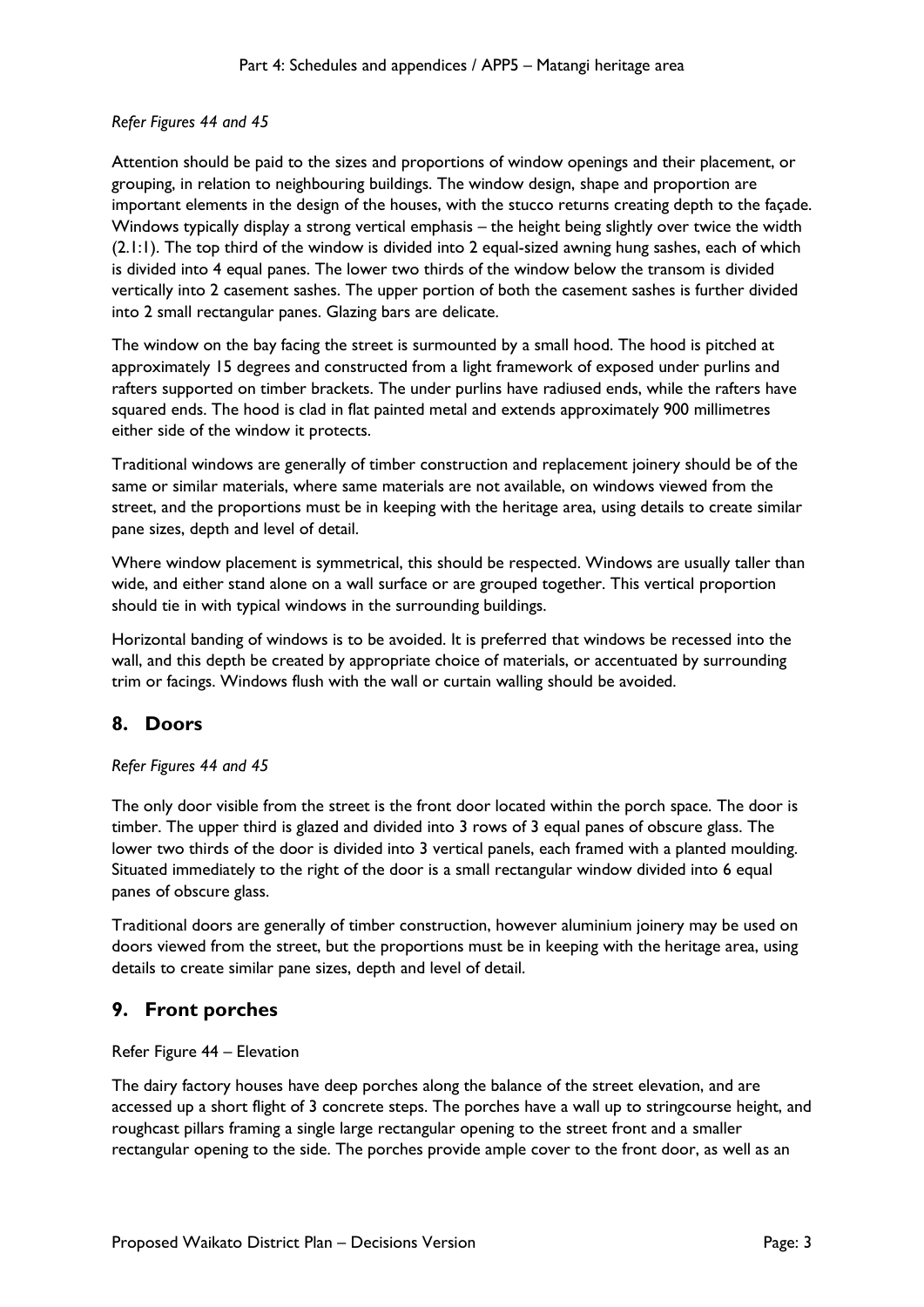area outside where residents can enjoy protection from the elements while maintaining a degree of privacy.

Apart from the front door and a small adjoining window there are no other openings from the house into the porch. This presents a rather blank wall surface to the street, however some owners have placed windows or French doors in this wall. Where this is done in an appropriate and sympathetic way it has been most successful. Rather less successful have been some attempts to completely enclose the porch to create a sunroom. This has had a detrimental effect on the appearance of the individual houses concerned and by extension on the general streetscape. The porches are an important feature of the house design and provide a transition space between the public and the private home. Residents must be encouraged to maintain the open porches.

# **10. Chimneys**

#### *Refer Figure 44 – Elevation*

A chimney is centred on the ridge of the projecting front bay and extends beyond the main ridge. An unusual and distinctive feature of the chimney is the broad flared concrete capping and deep frieze beneath it – both rendered in a smooth finish. Beneath the capping the chimney is finished in roughcast.

# **11. Colours**

There is no reason, when choosing colours for the walls, facings and roofs of new buildings, or when repainting older buildings, not to use today's palette of colours, which is much wider than the palette available in earlier years, provided the new colours are in accord with the historic character of the village and its streetscape. Simple combinations of discreet individual colours are particularly preferable where there are large numbers of older buildings. Stained timber finishes are acceptable, but the preference is for painted or coloured surfaces.

# **12. Diagrams**

Figure 42: Streetscape showing the relationship between the street façade, fences and plantings. Of particular importance is the relationship between the houses resulting from uniform design, bulk, density and siting. Note the position of the buildings in relation to the two side boundaries and the rhythm that repetition produces.



### **Figure 42 – Streetscape**

Figure 43: Plan view showing siting, and front and side boundary setbacks. New development within the Matangi heritage area must align with the existing buildings in order to preserve the overall appearance and rhythm of the streetscape. Note the position of garages at the rear, right-hand side of the site.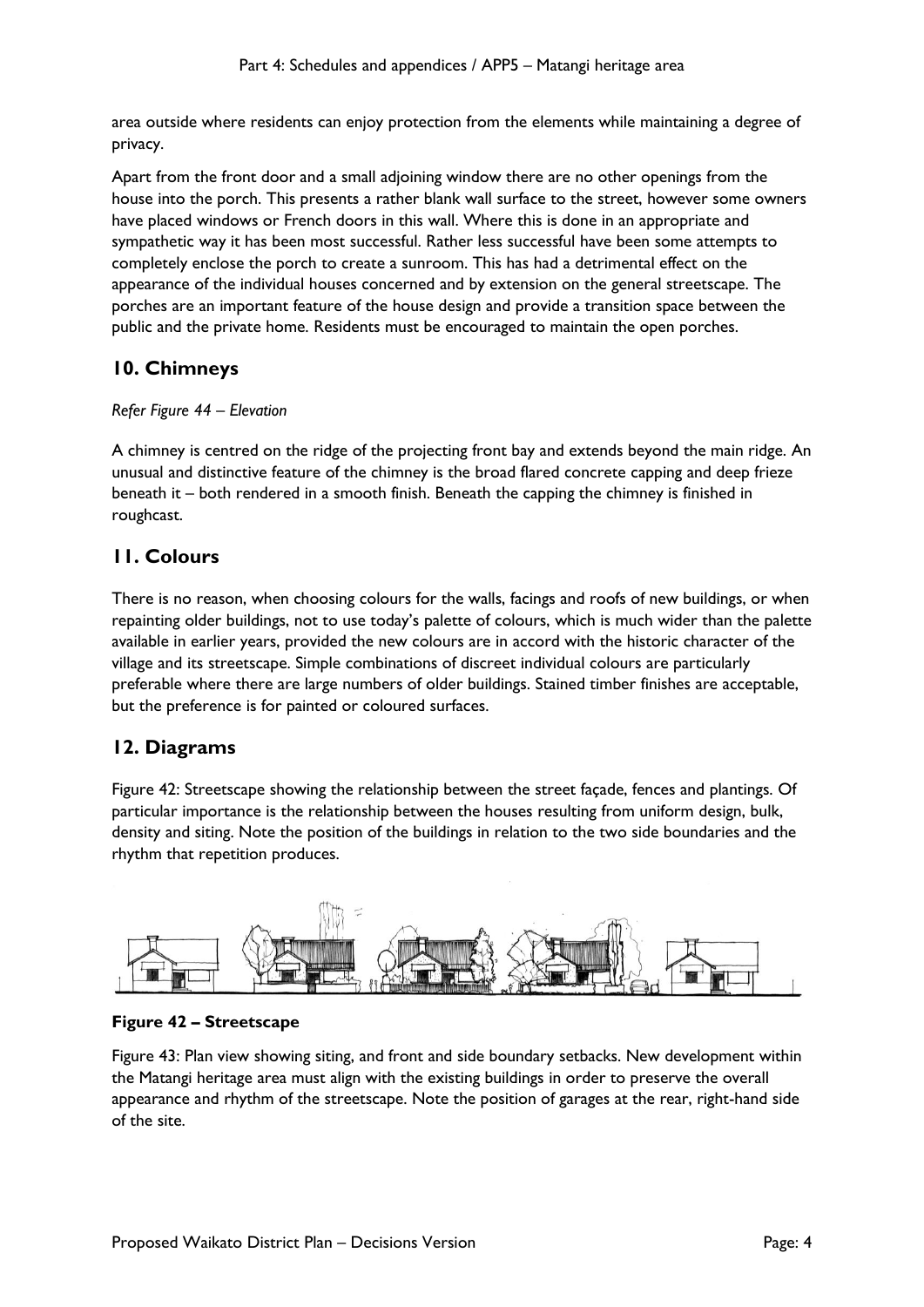

#### **Figure 43 – Plan view**

Figure 44: Elevation showing the key architectural features of the historic Matangi dairy factory houses. Note the gable roof form, with main ridge parallel to the street and smaller return gable facing the street. Other key features include the fenestration (placement of window and door openings on a facade), deep entrance porch, exposed rafters, brackets supporting eaves and window hood, moulded string course at sill level, chimney and roughcast stucco cladding.



#### **Figure 44 – Elevation**

Figure 45: Window and door types found in the historic Matangi dairy factory houses. Windows typically display a strong vertical emphasis – the height being slightly over twice the width (2.1:1). The top third of the window is divided into 2 equal-sized awning hung sashes, each of which is